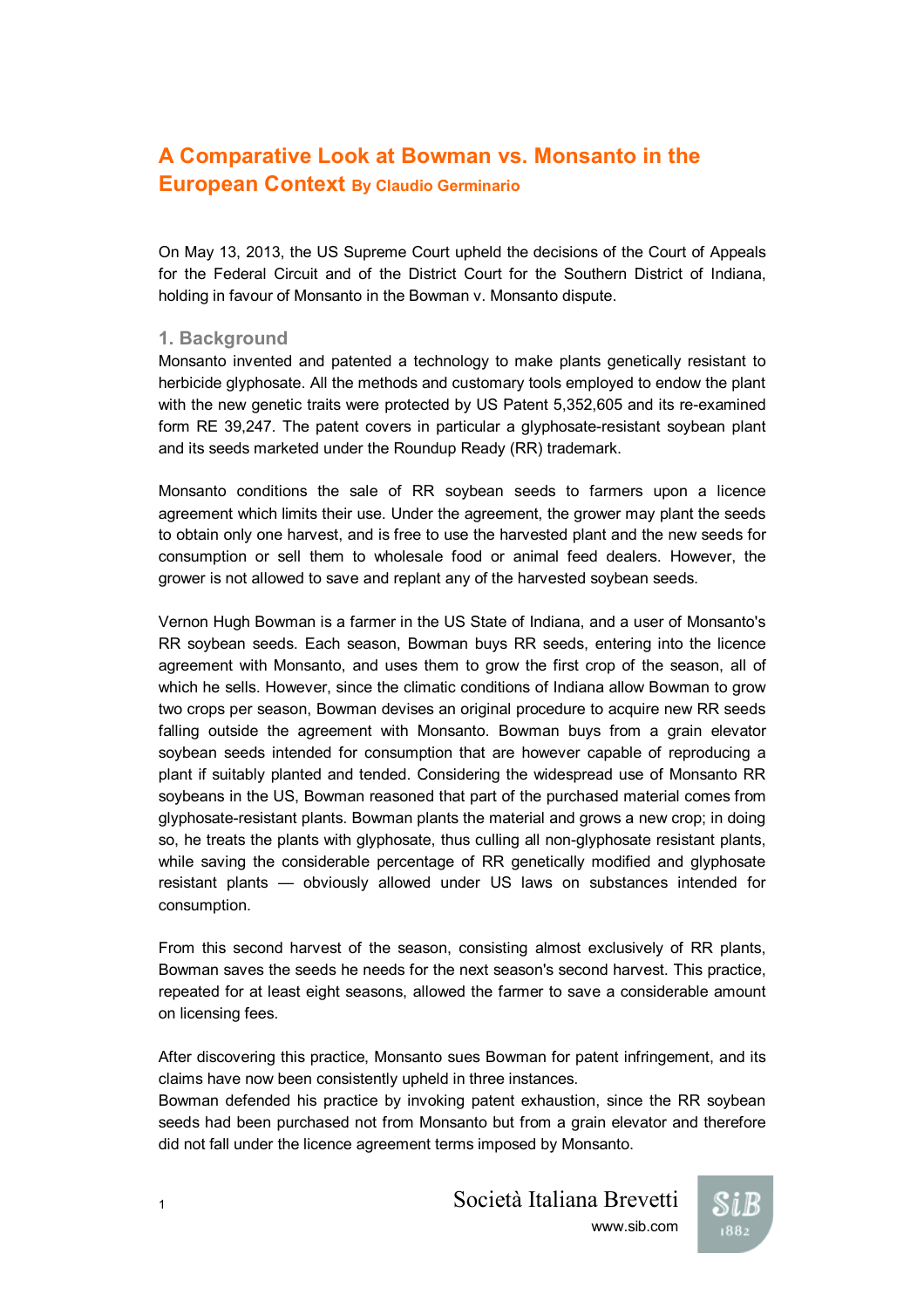Bowman also claimed that the nature of the patented matter — which in the case of a plant is self-replicating — requires a specific exception to the principles of patent law normally applied, since the reproduction of the plant and therefore of the seeds from the patented material is formally due to the plant's autonomous ability to reproduce rather than to the grower's contribution.

## **2. US Supreme Court Judgment**

For a patent attorney well-versed in life science technology, the US Supreme Court's judgment comes as no surprise, and not only because the well-grounded decisions of the two first instances had consistently found infringement of Monsanto's rights, but mostly because the same conclusions would very likely have been reached by any court in Europe or in any country whose legal system provides patent protection for living matter through specific provisions.

## **3. Patent Exhaustion**

The exhaustion of patent rights upon selling the patented object is a principle underlying the very concept and logic of patent protection. A patent confers a right that justifies a fair compensation for the inventor and holder of the patent for making the invention available to the public.

When the object of the patent is marketed, the sale price paid to the patent holder exhausts the duty of the public (specifically, of the purchaser) to recognise such a compensation to the patent holder. The same is reflected in the symmetrical exhaustion of the patent rights on the object.

This means that the purchaser of the patented object may use the object at will, with no interference on the part of the patent holder, meaning that he will be able to use it himself or sell it, even at a profit.

It is important however to make clear that the exhaustion of the right does not apply to the patented object as an abstract category, family or group, but concerns only the specific object, individually and concretely sold.

The doctrine of patent exhaustion sets only one (logical) limit. The purchaser of the patented article is not authorised to (re)produce any copies of it and use them. Indeed the reproduced copy is not the article sold by the patent holder (or assignee), but a duplication of that article. Therefore the patent exhaustion principle cannot apply to such a copy since the buyer has not paid any economic compensation for that copy to the patent holder.

Indeed unsurprisingly, the decision of the US Supreme Court confirms that Bowman was free to use and even resell the RR soybean seeds purchased from Monsanto or from a grain elevator, but had no right to "construct an essentially new article on the template of the original, for the right to make the article remains with the patentee."

The Supreme Court underlined that if the purchaser had a right to make infinite copies of the article sold, the right conferred by a patent would not extend for 20 years but for only one transaction.

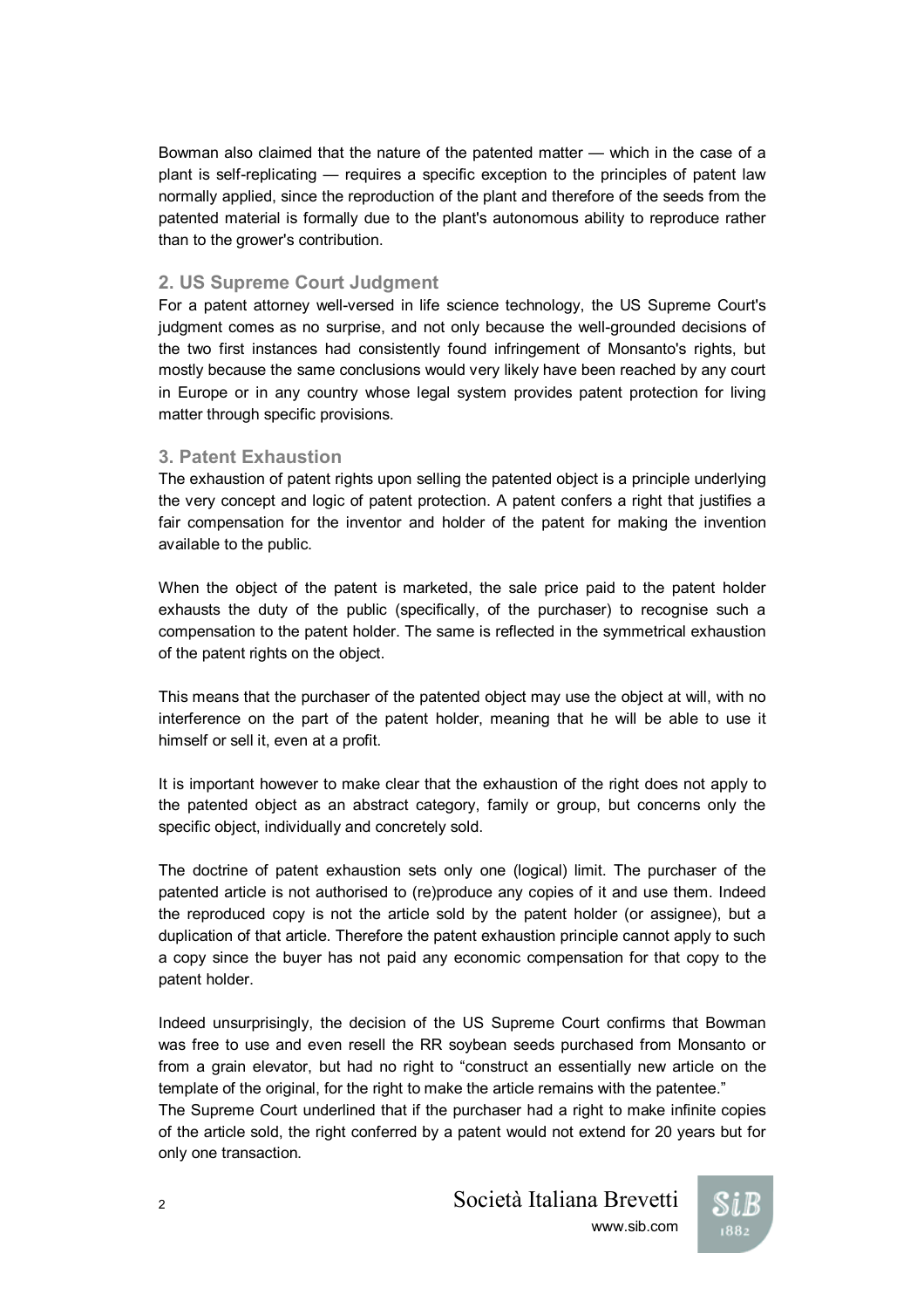However, the prohibition against reproducing patented objects, unless mitigated by reasonable exceptions, would lead to the extreme situation of making any agricultural practice, even the most traditional, impossible. Indeed farmers normally buy seeds (sometimes patented) and use them to grow a plant which in turn produces new seeds. However, neither the plant (most likely also patented) nor the new seed is the object bought by the farmer. Therefore the natural use of seeds purchased on the market would automatically lead to the infringement of the patent right on the plant and seed.

In the specific case of Monsanto's RR soybean, and in the specific context of the US, the situation is mitigated by the licence agreement offered by Monsanto to the buyers of RR seed. Such an agreement enables the farmer to use the seed to obtain one, and no more than one, harvest. In other words, in derogation to the general principle that forbids the reproduction of the patented object, Monsanto authorises the farmer to plant the RR seeds, reproduce a RR soybean plant which reproduces the one covered by the patent and to gather from that plant new seeds/sprouts, which can then be freely sold for human or animal alimentation or sold to grain elevators (again for consumption), all of this however for only one reproductive cycle and one harvest only.

The meaning of such licensing agreements with Monsanto was assessed, albeit obiter dictum, in footnote 3 of page 6 of the Supreme Court's judgment, in which the judges point out that they are not confronting "a case in which Monsanto (or an affiliated seed company) sold RR to a farmer without an express license agreement" authorising the farmer to use the purchased material. Yet according to the judges themselves, "the farmer might reasonably claim that the sale came with an implied license to plant and harvest one soybean crop".

#### **4. European Situation**

The above mentioned circumstances, which derive directly from US laws and that, absurdly, necessarily require a private agreement to authorise the use of biological matter planned and sold for that very specific use, are regulated differently in Europe by Directive 98/44/EC and by the national laws implementing the Directive's principles set into national legislation of European Union Member States.

Indeed Article 10 of the European Directive provides that:

"The protection referred to in Articles 8 and 9 shall not extend to biological material obtained from the propagation or multiplication of biological material placed on the market in the territory of a Member State by the holder of the patent or with his consent, where the multiplication or propagation necessarily results from the application for which the biological material was marketed, provided that the material obtained is not subsequently used for other propagation or multiplication."

It is significant that this provision precisely matches the conditions of the licence agreement imposed by Monsanto to buyers of RR soybean seeds, leading to the conclusion that in Europe certain agreements would be unnecessary, if not perhaps against the law.

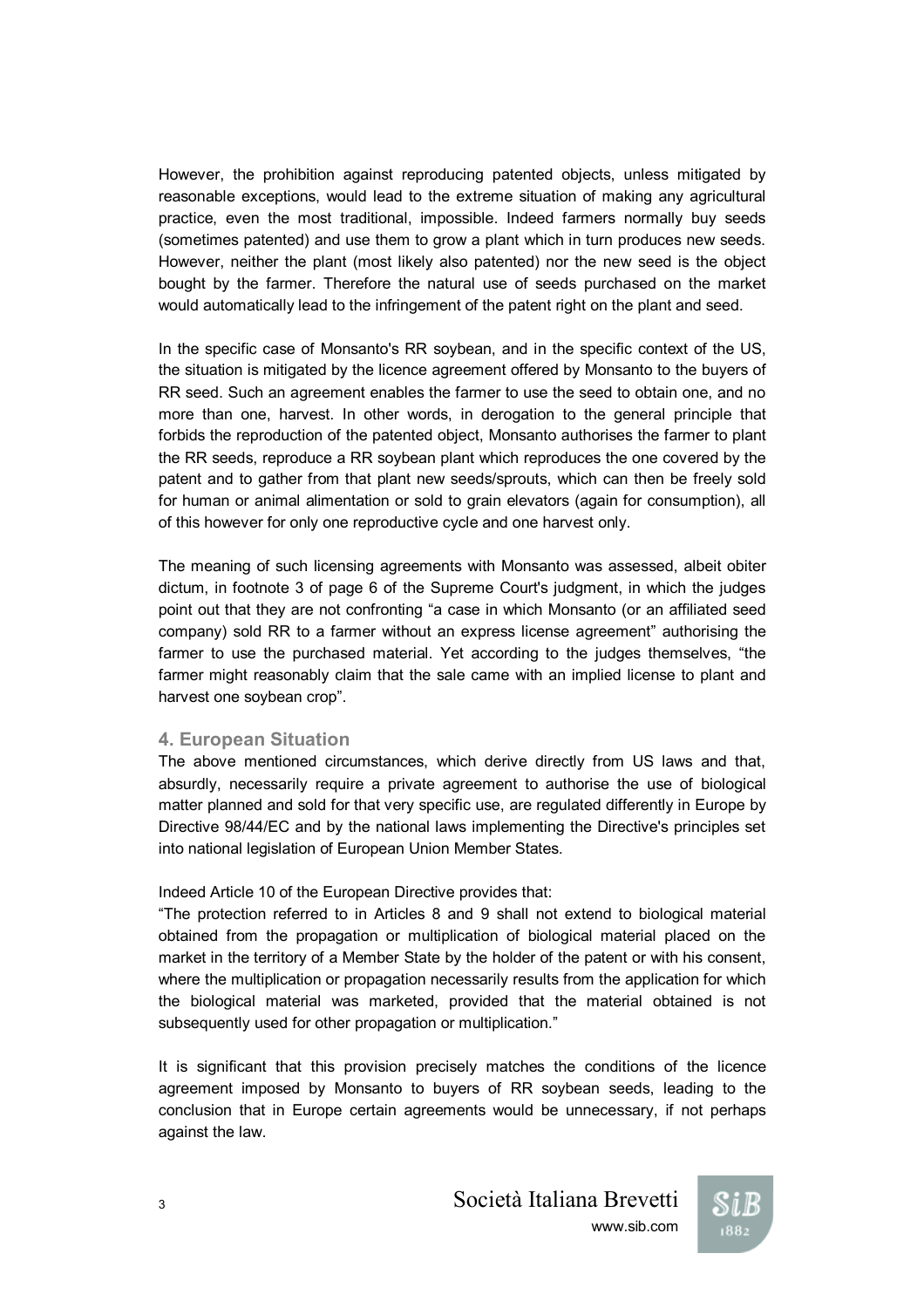The circumstances underlying the US Supreme Court's decision stimulate further reflection, for instance that the principle of "non-exhaustion of patent rights" on the reproduced copies of patented objects stays valid regardless of the number of sales that occur between the patent owner and the final buyer. Indeed the soybean seeds came into Bowman's possession after three sales: from Monsanto (or its distributor) to several farmers, from the farmers to the grain elevator and from the grain elevator to Bowman. Nonetheless, the Supreme Court reaffirms Monsanto's unaltered right on every reproduction of RR soybeans and its seeds.

A second consideration is that, the prohibition against reproducing the object of the patent is completely independent from the fact that such an object is endowed with autonomous reproductive capacity, since this capability, to be expressed, still needs human intervention, as underlined also by the Supreme Court's judgment.

#### **5. Farmer's Privilege**

Bowman's strategy was criticised by the Supreme Court not only because it was grounded on a specious interpretation of patent exhaustion, but also because of Bowman's attempt to justify his actions on the grounds of farmers' privilege, which unfortunately is not provided for by the US Patent Act.

Farmers' privilege is an exception to the plant breeder's right granted by the International Union for the Protection of New Varieties of Plants (UPOV) and by the national laws of UPOV member states implementing UPOV rules.

Such a privilege is an exception to the legitimate rights of the holder of a certificate of protection for a plant variety (the breeder). The grower who has purchased seeds of a protected variety maintains the right, within reasonable limits and subject to several conditions, to use on his land for reproduction or multiplication purposes part of the reproduction material saved from growing the plant variety. The reproduction material can be used for planting a new crop.

This exception has been provided for both in the US Plant Varieties Protection Act (PVPA) and in the EU's Regulation 2100/1994/EC (Article 14). It has also been (exceptionally) included in the EU's patent system through Directive 98/44/EC, Article 11(1) of which includes the same provisions as that of Article 14 of Regulation 2100/1994/EC. Not so for the US patent system, whose Patent Act does not provide for any exception to the rights of the holders of patents for inventions in the plant kingdom. This aspect (or limitation) of the US patent system was mentioned in the Supreme Court's decision, in which it is reaffirmed that the Patent Act, unlike the PVPA, includes no exception that justifies the saving of patented seeds from one harvest for the next. For this reason, since the Patent Act is the origin of the rights actioned by Monsanto against Bowman (US Patent 5,352,605 and its re-examined form RE 39,247), Bowman had no grounds to invoke farmers' privilege to justify the saving of RR soybean seeds purchased from a grain elevator and reused from one harvest to the next.

**6. Back to Europe**